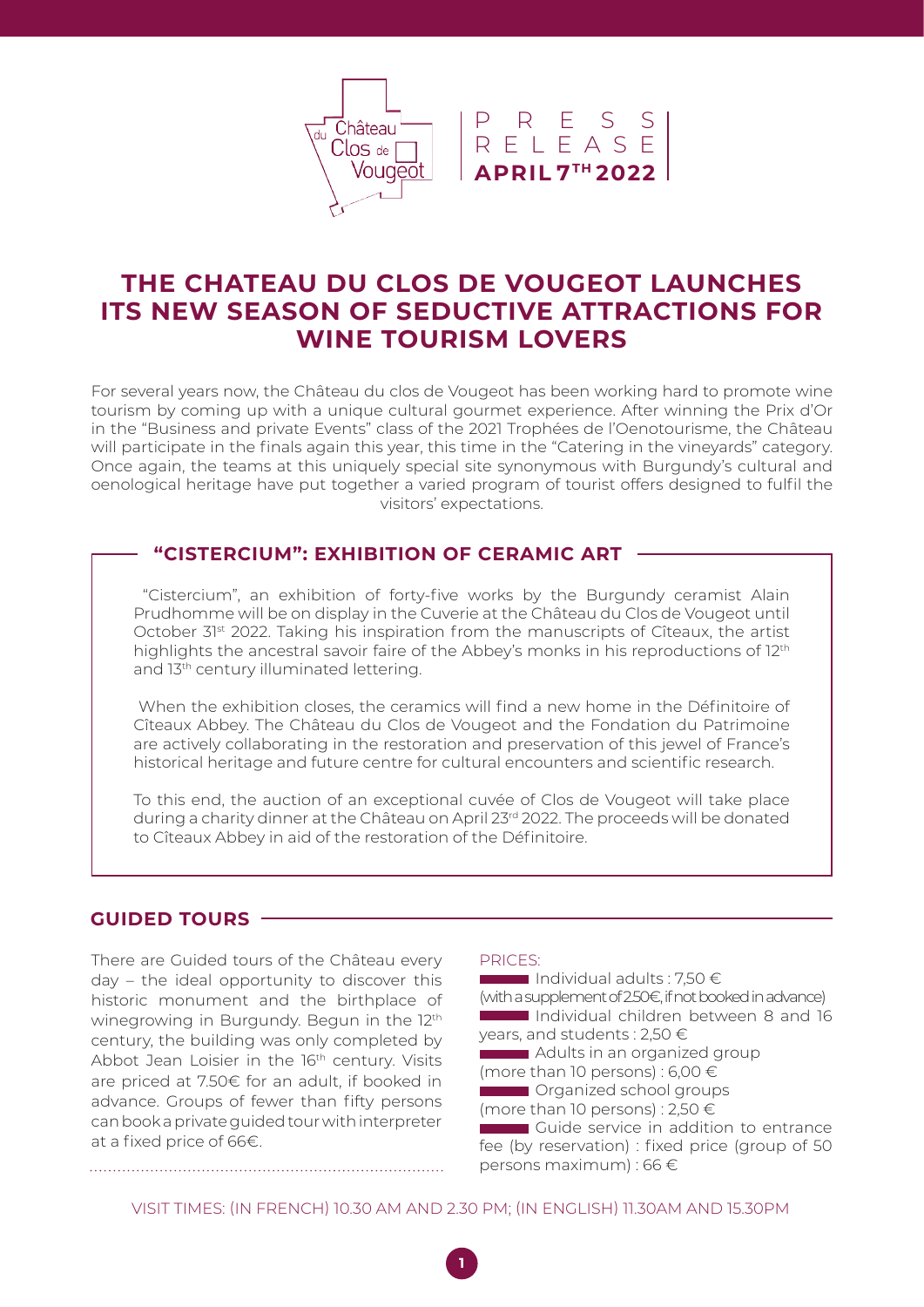

### CI-DESSOUS, LES ENTREPRISES/ENTITÉS UNACCOMPANIED GUIDED TOUR: BALADES EN BOURGOGNE

the App Store, Google Store or Play Store) to discover the rich cultural and historical heritage of the Côte d'Or and, in particular, the Château du Clos de Vougeot. Discover at your own pace the Château's 15<sup>th</sup> century Bleure-Ruchen<br>Bleu-blancvat-house, the Petit Cellier and the 12<sup>th</sup> century Use this application (freely available on tablets, Androd and Iphone and downloadable from well. The app can be downloaded in advance and consulted offline. Cinéma CAP VERT Grand Celliers, as well as the former lay brothers' dormitory, and the kitchen with its

USEFUL INFORMATION : La Moutarderie Fallot et Bernard Loiseau

Unguided tour price : 7,50 $\in$ Fromagerie Gaugry

### OPENING TIMES: OPEN EVERY DAY

FROM APRIL 1st TO OCTOBER 31ST : OPEN ALL DAY FROM 9.30AM TO 6.00PM  $A = 50$ Boucherie Marcel Sabatier 5.00PM AND THE TICKET-OFFICE AT 4.30PM.  $\sum_{i=1}^{n}$ (TICKET-OFFICE CLOSES AT 5.30PM), EXCEPT FOR SATURDAY WHEN THE CHÂTEAU CLOSES AT

 $\blacksquare$  FROM NOVEMBER 1st to March 31st : OPEN ALL DAY FROM 10.00AM TO 5.00PM (TICKET-OFFICE CLOSES AT 4.30PM).

# **EXHIBITION: "LA TAPISSERIE ET LE VIN"**

du Clos de Vougeot is hosting an exceptional exhibition of tapestries from the 17th to 20th<br>du Clos de Vougeot is hosting an exceptional exhibition of tapestries from the 17th to 20th de roagoot lo noomly an oxooper neumauranny die die mondum vindy. wine is represented and celebrated in a variety of forms, including scenes of grape-picking, drinking-feasts and the triumph of Bacchus.  $\alpha$  travers le monde de monde adaptées le monde adaptées le monde adaptées le monde adaptées le monde adaptées le monde adaptées le monde adaptées le monde adaptées le monde adaptées le monde adaptées le monde adaptées le centuries illustrating the themes of winegrowing and winemaking. In these original works, In line with its role as a prime mover in promoting culture and wine tourism, the Château

Among the tapestries on display are 20th century pieces by Jean Lurçat (1892-1966), Georges Devêche (1903-1974), Jean-Picart Le Doux (1902-1982), Claude Bleynie (1923-2016) and Michel Tourlière (1925-2004).

These unique tapestries come from the private collections of the entrepreneur, art lover and wine connoisseur Hugues Helffer, the Curie family and the Confrérie des Chevaliers du Tastevin. The exhibition is open from November 27<sup>th</sup> 2021 until August 3<sup>1st</sup> 2022 in the Grands and Petit Celliers and is included as part of your visit to the Château du Clos de Vougeot.

## **THE "SPIRITUAL BURGUNDY" PASS**

Fontenay Abbey (a UNESCO World Heritage Site), Cluny Abbey (a European Heritage Site) and the Château du Clos de Vougeot have come together to offer visitors a unique "spiritual circuit" that gives them the opportunity to discover some of Burgundy's monastic sites at a reduced price. Buying a full-price ticket for any one of these three sites entitles you to a reduction on tickets for the other two.

**2**